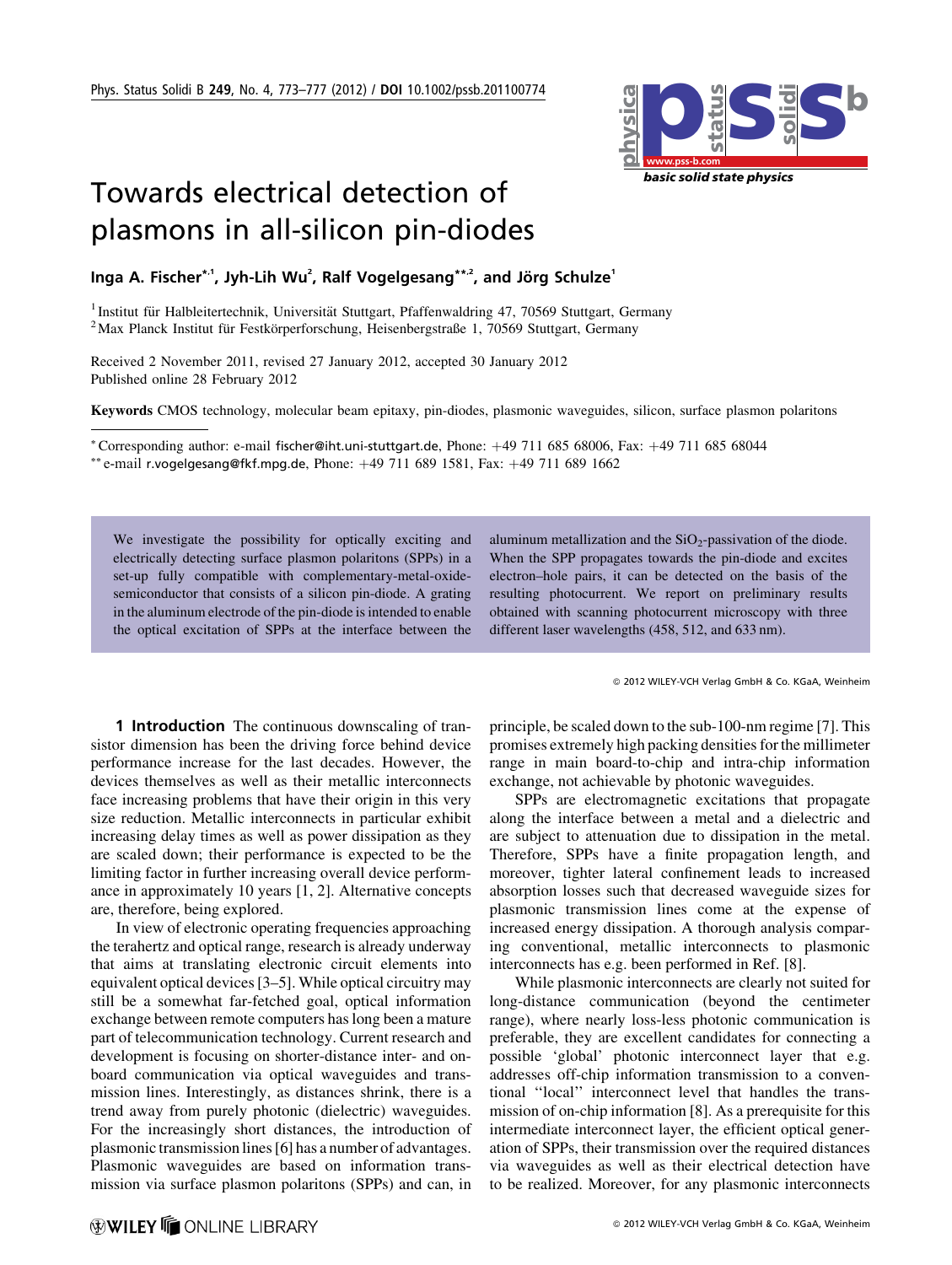

considered for complementary metal-oxide-semiconductor (CMOS)-compatible device processing, SPP transmission and detection have to be implemented in CMOS compatible material systems. So far, passive elements of a transmission line in the form of CMOS-integrable plasmonic waveguides based on silicon have been proposed and experimentally realized [9–12]. Active elements for the silicon-based electrical generation of SPP signals [13], their modulation [14] as well as their conversion to electrical signals by means of germanium nanowires [15] have also been demonstrated. Further work, however, towards the realization of a fully CMOS-compatible transmission line is required.

In this paper, we present results on the fabrication of gratings for plasmon injection at aluminum– $SiO<sub>2</sub>$  interfaces of the metallization–passivation layer of silicon pin-diodes as well as device characterizations with scanning photocurrent microscopy (SPCM) under ambient conditions. In this measurement set-up, the current through the diode can be measured in situ under illumination with light of different wavelengths that is focused by means of a confocal optical microscope. Before reducing feature size to the nanoscale, our aim is to investigate how a set-up for the optical excitation and the electrical detection of SPPs can be realized in a conventional silicon pin-diode well within the micrometer range. While other types of metallization might be preferable for their plasmonic properties, aluminum has the advantage that it is fully CMOS-compatible.

## 2 Experimental set-up

## 2.1 Silicon pin-diode device fabrication

process Device fabrication starts with the layer growth of the vertical silicon pin-diode by means of molecular beam epitaxy (MBE). A double mesa etching process is used to form a n<sup>+</sup>i-mesa on top of a  $p^+$  buried layer. A schematic cutaway image is shown in Fig. 1.

The mesa diameter of the finished pin-diode varies between 1.5 and 80  $\mu$ m. The mesa is subsequently passivated by depositing  $300 \text{ nm}$  of  $SiO<sub>2</sub>$  in a plasma-enhanced chemical vapour deposition (PECVD) process. In this passivation layer, contact holes are etched with a dryetching process in a reactive ion etching (RIE) system; afterwards,  $1.6 \mu m$  of aluminum as the final metallization layer is deposited by means of a sputtering process. This



Figure 1 (online colour at: www.pss-b.com) Schematic cutaway image of the MBE layer stack of the finished silicon pin-diode.



Figure 2 SEM images of the finished devices (device A shown above, device B shown below) with a grating incorporated in the aluminum contact leading up the diode double mesa. The inset shows the cutaway image of a similar grating structure, which has been filled in for better image contrast.

choice of aluminum thickness is made so as to guarantee coverage of the mesa sidewalls. As can be seen from scanning electron microscope (SEM) images in Fig. 2, the aluminum surface obtained from the sputtering process is not completely level but contains a number of sharp protrusions. In a final step, aluminum contacts to the top of the  $n^+$ i-mesa as well as to the  $p^+$  buried layer are structured by means of a HCl/HBr dry etching process in an inductive coupled plasma RIE (ICP-RIE) system.

2.2 Fabrication of gratings for plasmon **injection** Two of the pin-diodes with mesa diameters of  $5 \mu m$  (device A) and  $2 \mu m$  (device B) were then selected for further processing. A grating with the aim towards exciting SPPs at the interface between the aluminum- and the  $SiO<sub>2</sub>$ layer was structured by focused ion beam (FIB) milling in the aluminum contact layer. Figure 2 shows SEM images of the positions of the gratings with respect to the diode mesa for each of the two diodes, the SEM image of the cross section of a similar grating is shown in the inset of Fig. 2. As can be seen, the thickness of the aluminum layer makes the milling of a grating with 90*8* ridge sidewalls difficult to achieve. A lattice constant of approximately 200 nm can be assumed for each of the gratings at the aluminum– $SiO<sub>2</sub>$  interface. The overall dimensions of each of the gratings are approximately  $1 \mu m$  in width and  $1.3 \mu m$  in length. In device A, the grating is situated at a distance of approximately  $6 \mu m$  from the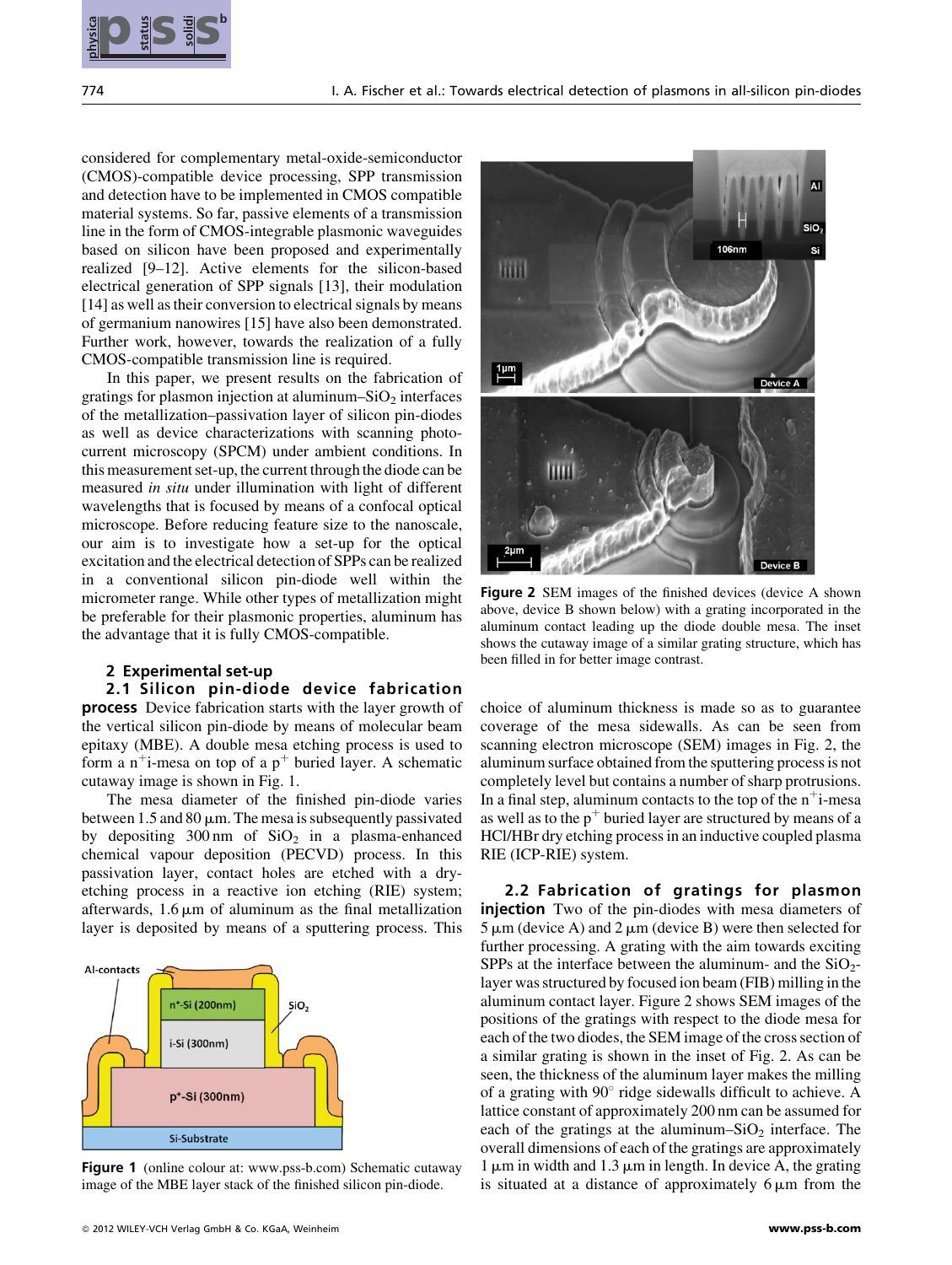upper mesa that contains the intrinsic region; in device B, grating and upper mesa are spaced approximately  $4 \mu m$ apart.

If SPPs can be excited optically by illuminating the grating, they can propagate along the aluminum- $SiO<sub>2</sub>$ interface. If they impinge on the silicon mesa, they can excite electron–hole pairs that are separated by the intrinsic field of the pin-structure, which generates a measurable photocurrent.

3 Device characterization and measurement results Figure 3 shows current–voltage characteristics of the two diodes in the absence of optical excitation. In order to investigate possible SPP excitations in the system, the devices were characterized with SPCM [16] under ambient conditions, using three different laser sources (of wavelengths 458, 514, and 633 nm). SPCM measurements were taken at zero and reverse bias of the pin-diodes.

Figures 4 and 5 show photocurrent maps of the grating area of device B at different laser illumination wavelengths and orientations of the polarization (Fig. 4) as well as different external bias conditions of the pin-diode (Fig. 5). In the photocurrent maps shown in Fig. 4, a clear photocurrent signal from the grating structure in the aluminum contact layer can be observed. The positions of the additional spotlike photocurrent peaks in proximity to the grating coincide with the protrusions in the aluminum metallization that originate from the deposition process, as can be inferred from Fig. 2.

A comparison of the photocurrent maps at the same light wavelength but for light polarized perpendicular and parallel to the ridges of the grating shows that the photocurrent signal is significantly stronger (by approximately a factor of three) for light polarized perpendicular to the ridges of the grating, as can be expected for plasmonic coupling structures [17]. The magnitude of the photoresponse increases with applied external bias, as shown in Fig. 5.

While plasmonic excitations could be at the origin of the photocurrent signals, other effects could also contribute. We therefore scanned a larger section of the device area, the



Figure 3 (online colour at: www.pss-b.com) Current–voltage characteristics of the devices.



Figure 4 (online colour at: www.pss-b.com) Photocurrent maps of thegratingofdeviceBatdifferentlaserwavelengthsandlaserpower. Laser polarization is perpendicular (left column) and parallel (right column) to the grating. All maps were taken at an external bias of  $-0.5 V.$ 



Figure 5 (online colour at: www.pss-b.com) Bias dependence of the photocurrent maps of device B at a laser wavelength of 633 nm,  $12 \mu W$  incident laser power and light polarization perpendicular to the grating.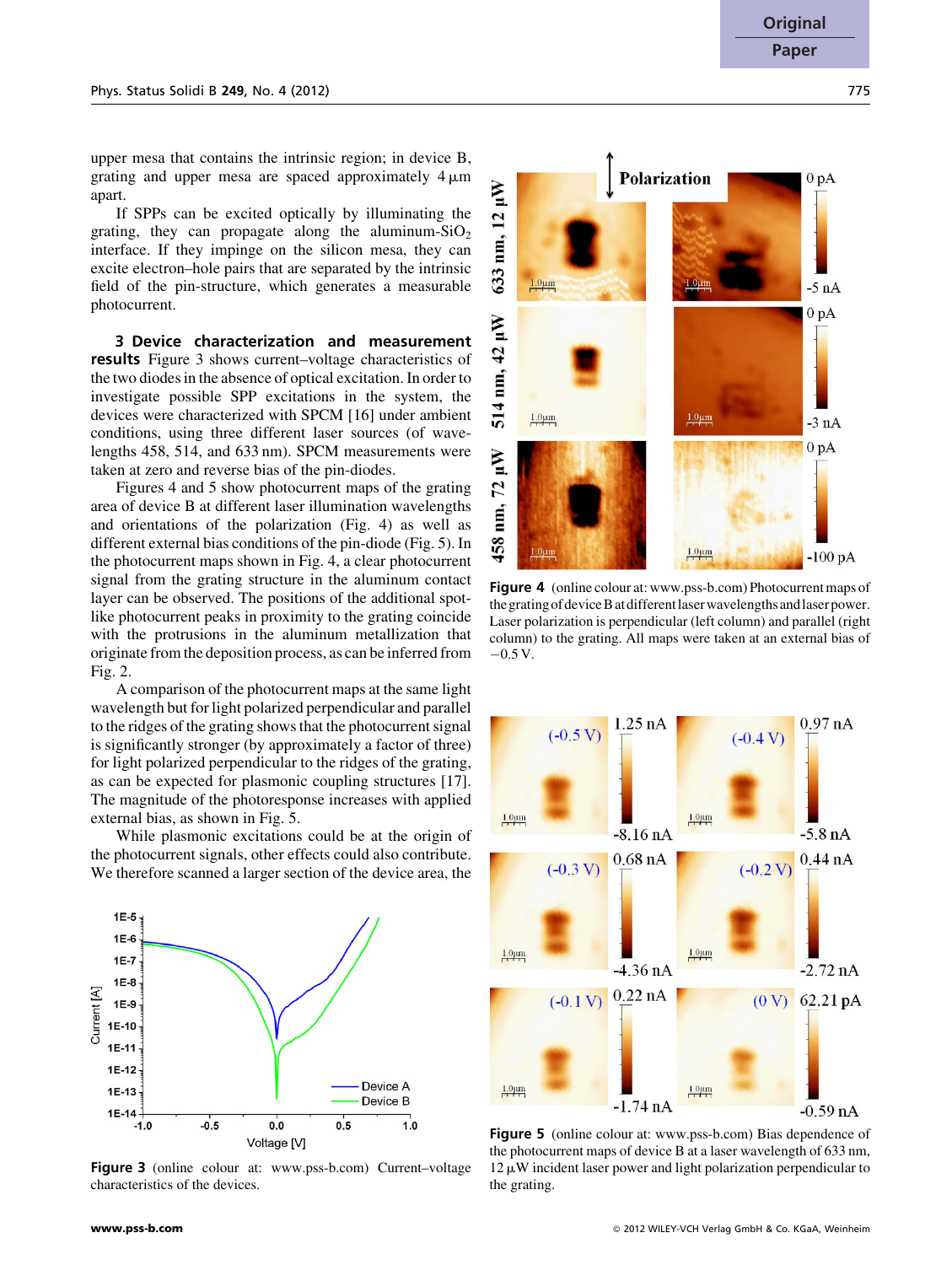



Figure 6 (online colour at: www.pss-b.com) Reflection images (upper row) and photocurrent maps (lower row) of device A at external bias of  $-0.5$  V and with a laser wavelength of 633 nm. We observe a finite photocurrent from light directly impinging on the silicon substrate.

resulting photocurrent maps as well as reflection images of device A are shown in Fig. 6. Since the double mesa as the active region of the device is included in the scanning image, the largest photocurrent is observed when laser light impinges directly on the silicon mesa, irrespective of the polarization of the incident laser light. For light polarized perpendicular to the grating, a photocurrent peak that coincides with the position of the grating is also visible. However, we can also observe that a clear photocurrent signal is obtained from the regions where the laser light hits the silicon substrate, which is only covered by the transparent  $SiO<sub>2</sub>$  passivation layer in this area. As can be seen in Fig. 7, this photocurrent signal can be made to vanish with positive applied bias. However, at these bias conditions the signal from the grating coupler is also extenuated.

4 Discussion We can estimate the complex wavevectors  $k_{\text{SPP}}$  and the propagation lengths  $L_{\text{SPP}}$  of the SPPs that are excited at the different illumination wavelengths (458, 514, and 633 nm with corresponding vacuum wavevector



Figure 7 (online colour at: www.pss-b.com) Photocurrent maps of device B at a laser wavelength of 633 nm and with light polarization perpendicular to the grating.

Table 1 SPP wave vectors and propagation lengths at the aluminum–SiO<sub>2</sub> interface for the different laser wavelengths  $\lambda_{\text{laser}}$ used in the measurements.

| $\lambda_{\text{laser}}$ (nm) | $Re(k_{SPP})$ (1/ $\mu$ m) | $L_{\rm SPP}$ ( $\mu$ m) |
|-------------------------------|----------------------------|--------------------------|
| 458                           | 20.8                       | 2.48                     |
| 514                           | 18.4                       | 3.22                     |
| 633                           | 14.7                       | 4.49                     |

 $k_0 = 2\pi/\lambda_0$  according to

$$
k_{\rm SPP} = k_0 \sqrt{\frac{\varepsilon_{\rm Al} \varepsilon_{\rm SiO_2}}{\varepsilon_{\rm Al} + \varepsilon_{\rm SiO_2}}},\tag{1}
$$

and

$$
L_{\rm SPP} = \frac{1}{2\text{Im}(k_{\rm SPP})},\tag{2}
$$

where  $\varepsilon_{\text{SiO}_2}$  and  $\varepsilon_{\text{Al}}$  are the permittivities of SiO<sub>2</sub> and aluminum, respectively [18, 19]. An SPP that is excited at the grating structure and subsequently travels along the aluminum– $SiO<sub>2</sub>$  interface is theoretically able to reach the double mesa that contains the active layers but will have experienced significant damping according to the results given in Table 1. Moreover, these figures most likely overestimate the propagation length for SPPs in our device since the polycrystallinity of the sputtered aluminum metallization layer can be expected to induce additional propagation losses. This might explain why the measured photocurrents are weak.

There are several indications that we might have achieved electrical detection of SPPs in our device. We do observe a clear polarization dependence of the photocurrent signal when laser light impinges directly on the grating, as shown in Fig. 4. Also, the photocurrent signal can be significantly enhanced by applying a reverse bias to the diode itself as evidenced in Fig. 5.

However, on the basis of the results shown in Fig. 6, we cannot rule out the possibility that the photocurrent signal obtained at the position of the grating has the same origin as the photocurrent signal obtained directly from the silicon substrate.

The question remains as to the origin of the photocurrent from the substrate. One possible explanation is that this photoresponse is due to light scattering of the  $SiO<sub>2</sub>$ -surface such that it directly hits the silicon mesa.

The photocurrent peaks originating from protrusions in the aluminum are, perhaps, the clearest indication for plasmonic excitations in our device. When the small aluminum domes are illuminated by laser light, SPPs with a broad range of wavevectors are generated and can travel along the aluminum–air interface up the mesa where they could either directly or indirectly via a photon scattering process excite electron–hole pairs in the active diode region that lead to a measurable photocurrent.